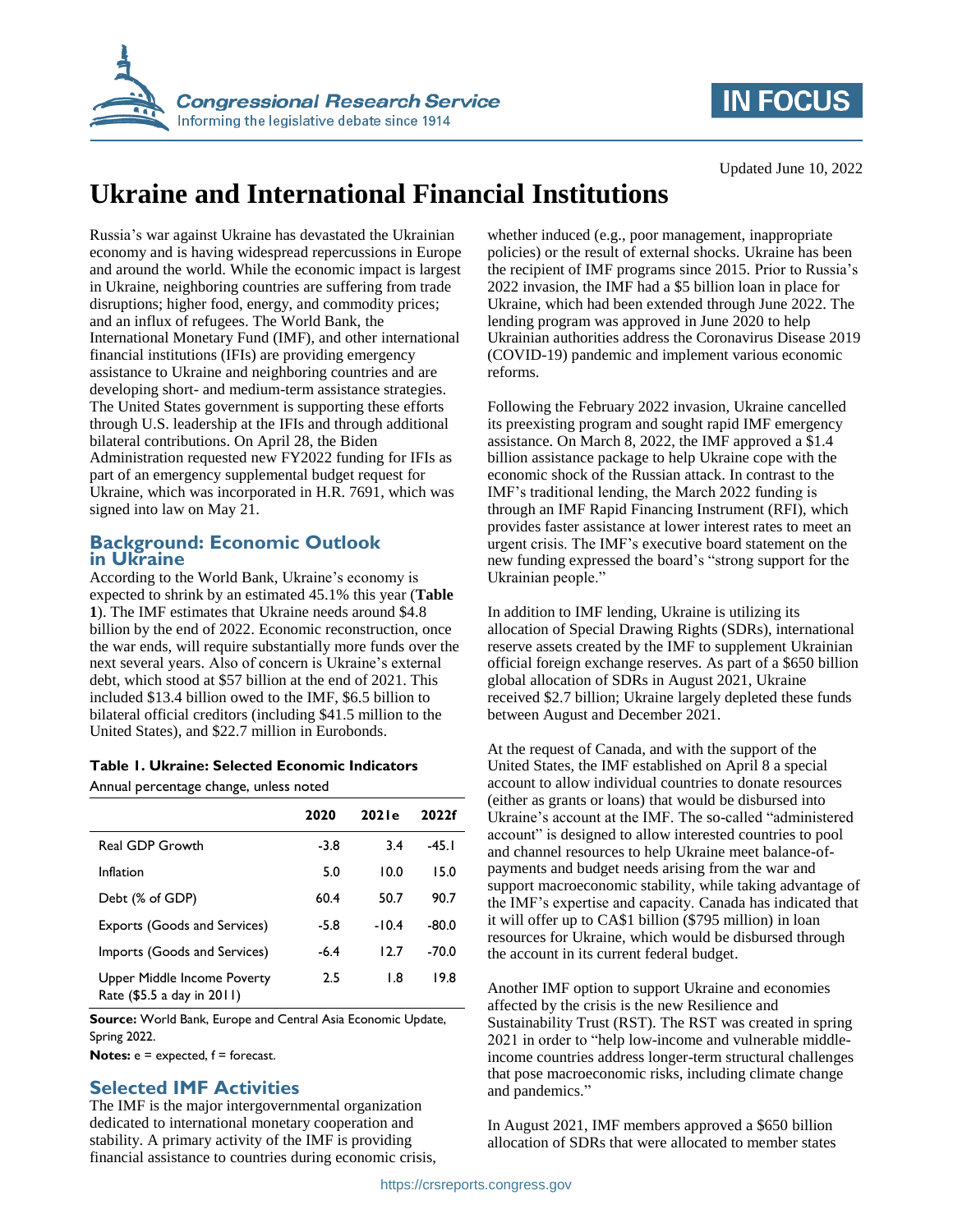based on their quota in the institution. The United States and other advanced economies have the option to reallocate their SDRs to trust funds such as the RST or the Poverty Reduction and Growth Trust (PRGT, another IMF fund focused on grants and low-interest loans to the poorest countries), where they can be utilized to fund assistance for low-income or crisis-afflicted countries. The RST, which the IMF hopes will reach \$50 billion, was created explicitly as a vehicle to channel unused SDRs.

The Biden Administration is requesting legislative authority to lend up to \$21 billion of U.S. SDRs to the RST and the PRGT. The Administration had requested the necessary authorizations last year, but they were not included in the FY2022 Consolidated Appropriations Act (P.L. 117-103), although \$102 million was appropriated for the PRGT.

#### **Selected World Bank Activities**

The World Bank focuses on poverty alleviation and economic development. On March 7, 2022, it approved a \$489 million supplemental budget support package for Ukraine, called Financing of Recovery from Economic Emergency in Ukraine (FREE Ukraine). The package comprises a supplemental loan for \$350 million and guarantees in the amount of \$139 million; the board is also mobilizing grant financing of \$134 million and parallel financing of \$100 million, resulting in total mobilized support of \$723 million. According to the World Bank, the funds will help the government provide critical services to the Ukrainian people, including wages for hospital workers, pensions for the elderly, and social programs for the vulnerable. This package is in addition to the 11 ongoing World Bank projects in Ukraine, in areas such as energy, education, and transportation networks.

The World Bank also established a multidonor trust fund (MDTF) in March 2022 to facilitate channeling grant resources from donors to Ukraine, with contributions from Denmark, Iceland, Latvia, Lithuania, and the United Kingdom. On April 20, the Biden Administration announced that through the U.S. Agency for International Development (USAID), the U.S. government is set to contribute \$500 million to the MDTF. In addition, Japan is linking \$100 million in parallel, bilateral financing to the World Bank support package.

At the World Bank's spring 2022 meetings, the Bank outlined a two-pronged short- and medium-term crisis response measure related to Ukraine. Between April and July 2022, the Bank intends to prioritize an initial crisis response with total commitments of around \$50 billion. The response will include "increasing support to (1) Ukraine, (2) countries hosting refugees from Ukraine, and (3) the wider developing world to address crisis impacts on the poor and vulnerable." The Bank is also considering a 15 month loan package of around \$170 billion (through June 2023). In addition to addressing the impacts of the war, the Bank is responding to the food and fuel price shocks, and disruptions to trade, supply chains, and foreign direct investment (FDI); the COVID-19 pandemic; and climate.

#### **Selected European Bank for Reconstruction and Development Activities**

The European Bank for Reconstruction and Development (EBRD) was founded in 1991 to support the transition of the former Soviet and eastern European economies to market-based economies. The EBRD announced a  $\epsilon$ 2 billion (about \$2.2 billion) support package for the Ukrainian private sector on March 9. According the Bank, funding will be made available to support Ukrainian companies through several mechanisms, such as deferred loans, liquidity support, and trade finance. Additional assistance is expected to follow, including assistance for relocating Ukrainian companies and rebuilding the Ukrainian economy once the war ends.

Ukraine is one of the EBRD's largest borrowers, with cumulative lending of more than  $\epsilon$ 16 billion (\$17.58) billion) in 511 projects since 1996, including more than  $\epsilon$ 1 billion (\$1.2 billion) in 2021. The Biden Administration requested \$500 million for the EBRD in the FY2022 supplemental request, which became law on May 21 (H.R. 7691).

#### **Issues for Congress**

Members of Congress have considered legislation related to Ukraine and IFIs in recent months. For example, H.R. 7081, the Ukraine Comprehensive Debt Payment Relief Act directs (1) U.S. representatives at the IFIs to support the immediate suspension of Ukraine's debt payments; (2) the Secretaries of the Departments of the Treasury and State to help coordinate comprehensive debt relief for Ukraine from government and commercial creditors; and (3) U.S. representatives to support concessional financial assistance for Ukraine at the IFIs.

Looking ahead, some Members might also seek legislation to shield Ukraine from holdout creditors; this approach was used for Iraq in 2003 under an executive order. Members might also consider supporting greater financial assistance for neighboring countries to help with the refugee inflows and to mitigate the economic contagion from the conflict.

Members may also debate efforts to isolate Russia at the IFIs. For example, H.R. 6891, the Isolate Russian Government Officials Act of 2022, requires the United States to lead efforts to exclude Russian government officials from IFI meetings. On March 1, EBRD directors began procedures to suspend Russia's and Belarus's access to EBRD finance, and on April 4, EBRD members approved an operational suspension of Russia's access to EBRD resources. This required approval of members holding three-quarters of EBRD voting power and twothirds of all members. Going further, a senior European official, for example, told Reuters that "there is on ongoing discussion to kick Russia out of all international financial institutions." Such actions, some argue, would have little benefit to Ukraine and could undermine the institutions' ability to operate constructively in Russia if there is a change of government in the future.

**Martin A. Weiss**, Specialist in International Trade and Finance